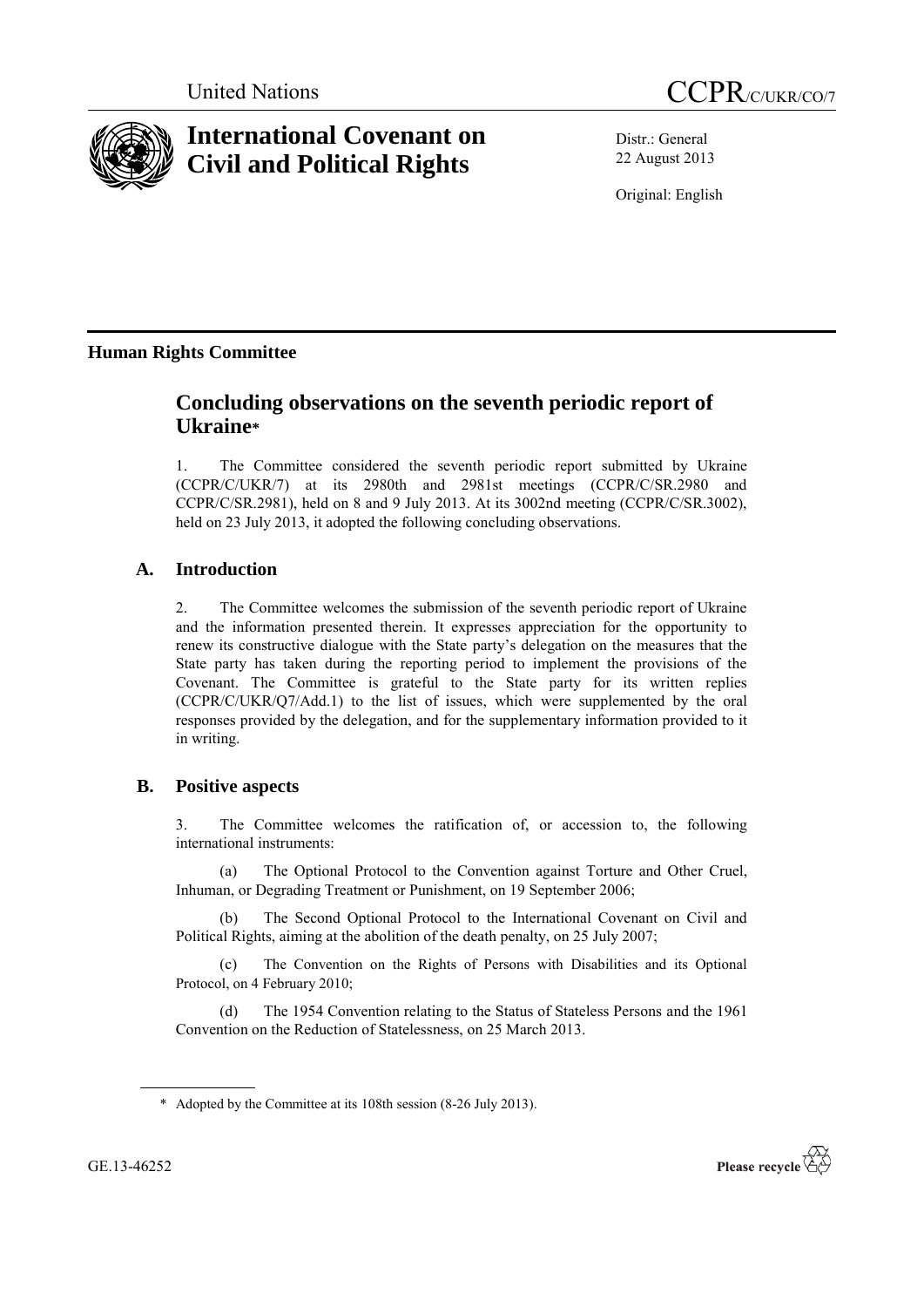4. The Committee welcomes the following legislative and institutional steps taken by the State party:

(a) The adoption of the Law on Refugees and Persons in Need of Complementary or Temporary Protection in Ukraine, in July 2011;

The adoption of the Law on Combating Trafficking in Human Beings, in October 2011, and of the State Targeted Social Programme on Combating Trafficking in Human Beings for the period up to 2015, in March 2012;

The adoption of the new Code of Criminal Procedure on 13 April 2012, which provides, inter alia, for increased safeguards against arbitrary detention, torture and ill-treatment and unfair trial;

(d) The designation of the Parliamentary Commissioner for Human Rights as the National Preventive Mechanism under the Optional Protocol to the Convention against Torture as of 4 November 2012, together with representatives of civil society ("Ombudsman+" model).

#### **C. Principal subjects of concern and recommendations**

5. The Committee notes that the Covenant is an integral part of the domestic legal system and that its provisions may be directly invoked in court. It regrets, however, the very limited information on cases in which the provisions of the Covenant have been invoked or applied by the State party's courts of law (art. 2).

**The State party should take measures to ensure that judges and law enforcement officers receive adequate training to enable them to apply and interpret domestic law in the light of the Covenant and disseminate knowledge of the provisions of the Covenant among lawyers and the general public to enable them to invoke its provisions before the courts. The State party should include in its next periodic report detailed examples of the application of the Covenant by domestic courts and access to remedies provided for in the legislation for individuals claiming a violation of the rights contained in the Covenant.**

6. The Committee is concerned at the State party's failure to fulfil its obligations under the First Optional Protocol and the Covenant by providing victims with effective remedies for violations of Covenant rights in compliance with Views adopted by the Committee. The Committee notes that legislative changes would appear to be required to ensure that all Views of the Committee, and not only those requesting the State party to review an individual case in the framework of criminal proceedings, are fully implemented and victims provided with effective remedies (art. 2).

**The State party should reconsider its position in relation to Views adopted by the Committee under the First Optional Protocol. It should take all necessary measures to establish mechanisms and appropriate procedures, including the possibility of reopening cases, reducing prison sentences and granting ex gratia compensation, to give full effect to the Committee's Views so as to guarantee an effective remedy when there has been a violation of the Covenant, in accordance with article 2, paragraph 3, of the Covenant.**

7. While welcoming the new mandates entrusted to the Parliamentary Commissioner for Human Rights, including the function of national preventive mechanism against torture as of 4 November 2012, and control over the observance of legislation on personal data protection as of 1 January 2014, the Committee is concerned that, if no adequate resources are allocated, the effective functioning of the institution may be affected (art. 2).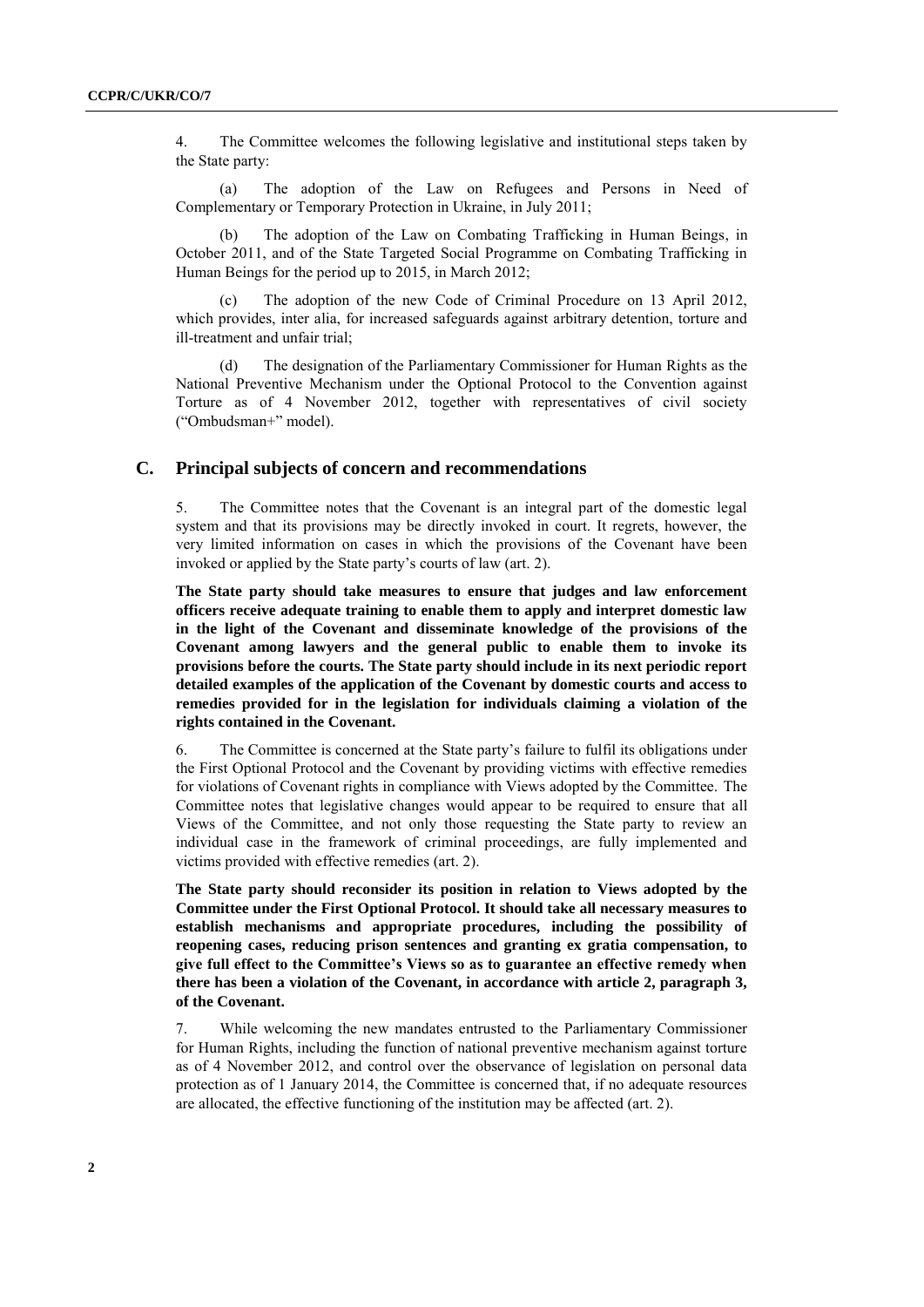**The State party should provide the Office of the Commissioner for Human Rights with additional financial and human resources commensurate with its expanded role, to ensure fulfilment of its current mandated activities and to enable it to carry out its new functions effectively. It should also establish regional offices of the Commissioner for Human Rights, as planned.**

8. The Committee welcomes the adoption of the Law on principles of preventing and combating discrimination as well as the proposed amendments relating inter alia to a reversed burden of proof in civil proceedings and recognition of sexual orientation as a protected ground in the Labour Code. Nonetheless, the Committee is concerned that sexual orientation and gender identity are not explicitly included in the non-exhaustive list of grounds of protection in the anti-discrimination law, and that the law provides for insufficient remedies (only compensation for material and moral damage) to victims of discrimination (arts. 2 and 26).

**The State party should further improve its anti-discrimination legislation to ensure adequate protection against discrimination in line with the Covenant and other international human rights standards. The State party should explicitly list sexual orientation and gender identity among the prohibited grounds for discrimination and provide victims of discrimination with effective and appropriate remedies, taking due account of the Committee's general comment No. 31 (2004) on the nature of the general legal obligation imposed on States parties to the Covenant. It should also ensure that those responsible for discrimination bear administrative, civil and criminal responsibility in appropriate cases.**

9. While noting the steps taken by the State party to promote gender equality, the Committee is concerned about the continued underrepresentation of women in decisionmaking positions in the public and political sphere, in particular in Parliament and Government (arts. 2, 3 and 26).

**The State party should step up its efforts to achieve equitable representation of women in Parliament and at the highest levels of the Government within specific time frames, including through temporary special measures, to give effect to the provisions of the Covenant. It should adopt a State programme for equal rights and opportunities of women and men and other measures aimed at ensuring gender equality, and effectively implement them.**

10. The Committee is concerned at reports of discrimination, hate speech and acts of violence directed at lesbian, gay, bisexual and transgender (LGBT) persons and violation of their rights to freedom of expression and assembly. It is further concerned at reports that according to Ministry of Health order No. 60 of 3 February 2011 "On the improvement of medical care to persons requiring a change (correction) of sex", transgender persons are required to undergo compulsory confinement in a psychiatric institution for a period up to 45 days and mandatory corrective surgery in the manner prescribed by the responsible Commission as a prerequisite for legal recognition of their gender. The Committee also expresses its concern at two draft laws "on propaganda of homosexuality" introduced in Parliament: (1) No. 1155 "On the prohibition of propaganda of homosexual relations aimed at children" and (2) No. 0945 on "Introduction of Changes to Certain Legislative Acts of Ukraine (regarding protection of children's rights in a safe information environment)" that, if adopted, would run counter to the State party's obligations under the Covenant (arts. 2, 6, 7, 9, 17, 19, 21 and 26).

**While acknowledging the diversity of morality and cultures internationally, the Committee recalls that all States parties are always subject to the principles of universality of human rights and non-discrimination. The State party should therefore state clearly and officially that it does not tolerate any form of social**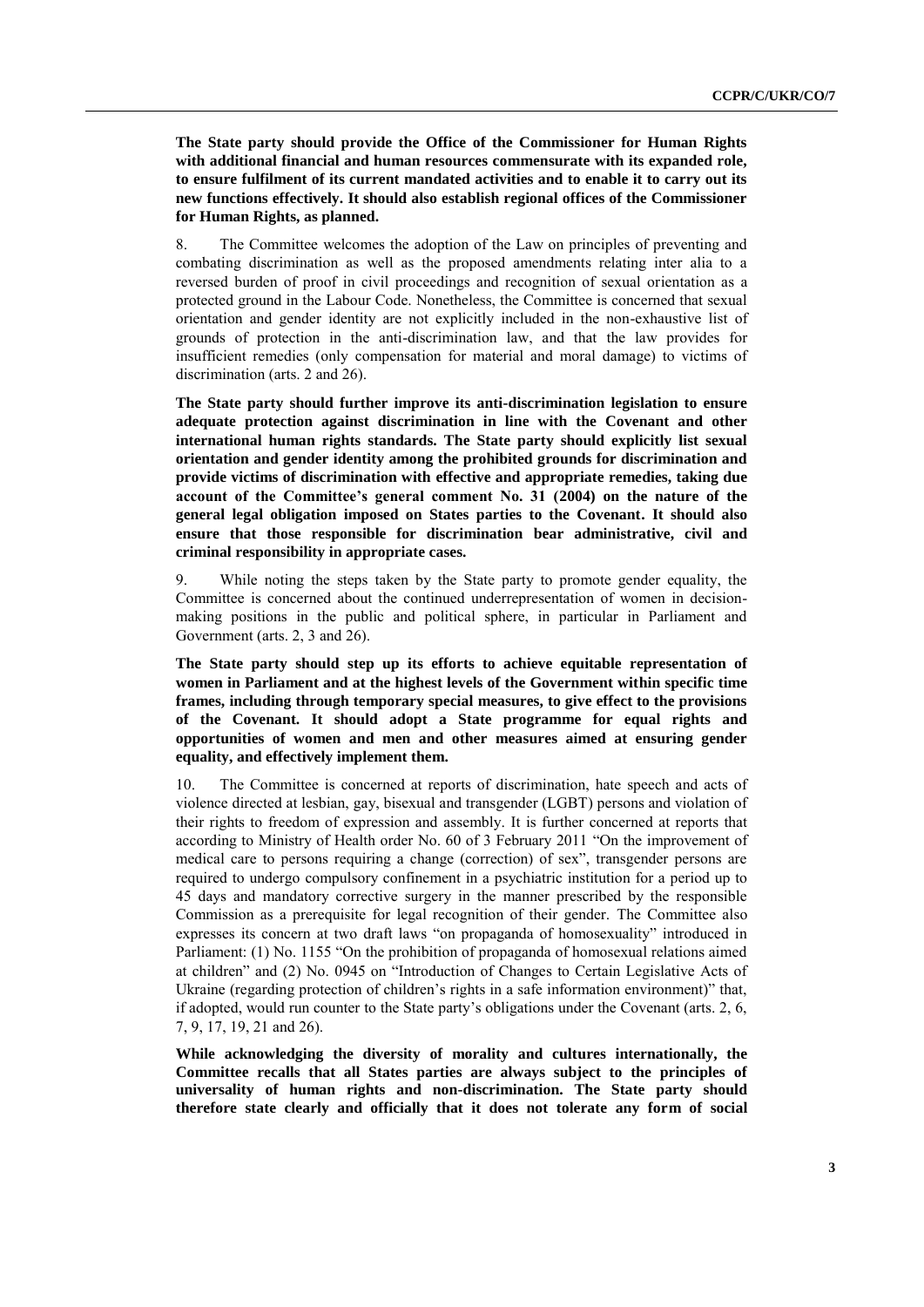**stigmatization of homosexuality, bisexuality or transexuality, or hate speech, discrimination or violence against persons because of their sexual orientation or gender identity. The State party should provide effective protection to LGBT persons and ensure the investigation, prosecution and punishment of any act of violence motivated by the victim's sexual orientation or gender identity. It should also take all necessary measures to guarantee the exercise in practice of the rights to freedom of expression and assembly of LGBT persons and defenders of their rights. The State party should also amend order No. 60 and other laws and regulations with a view to ensuring that: (1) the compulsory confinement of persons requiring a change (correction) of sex in a psychiatric institution for up to 45 days is replaced by a less invasive measure; (2) any medical treatment should be provided in the best interests of the individual with his/her consent, should be limited to those medical procedures that are strictly necessary, and should be adapted to his/her own wishes, specific medical needs and situation; (3) any abusive or disproportionate requirements for legal recognition of a gender reassignment are repealed. The Committee finally urges the State party not to permit the two draft bills "on propaganda of homosexuality" to become law.**

11. The Committee is concerned at reports of hate speech, threats and violence against members of ethnic groups, religious and national minorities, in particular Roma, Jehovah's Witnesses and Crimean Tatars, resulting in physical assaults, acts of vandalism and arson, most of which are committed by groups driven by extreme nationalist and racist ideology. It is also concerned that article 161 of the Criminal Code (inciting ethnic, racial or religious animosity and hatred), which requires proving deliberate action on the part of the perpetrator, is rarely used and that such crimes are usually prosecuted under hooliganism charges.

**The State party should strengthen its efforts to combat hate speech and racist attacks, by, inter alia, instituting awareness-raising campaigns aimed at promoting respect for human rights and tolerance for diversity. The State party should also step up its efforts to ensure that alleged hate crimes are thoroughly investigated, that perpetrators are prosecuted under article 161 of the Criminal Code and, if convicted, punished with appropriate sanctions, and that victims are adequately compensated.** 

12. While welcoming the steps taken by the State party to improve the situation of Roma, including the adoption of "the strategy on protection and integration of Roma minority into the Ukrainian society for the period up to 2020", the Committee remains concerned at the prevalence of discrimination, including the difficulties encountered in access to personal documents, education, health care, housing and employment (arts. 2, 16, and 26).

**The State party should increase its efforts to combat discrimination against Roma. It should create the necessary conditions for their social integration and equal access to social services, health care, employment, education and housing. The State party should remove any obstacles, including administrative, to ensure that all Roma are provided with personal documents, including birth certificates, which are necessary for them to have access to their basic rights. It should allocate sufficient resources for the effective implementation of the Strategy on protection and integration of Roma.**

13. The Committee is concerned at the very high rates of death in custody (CCPR/C/UKR/Q7/Add.1, para. 89), delayed investigation of such cases and lenient or suspended sentences imposed on those found responsible. The Committee also regrets the lack of information regarding the measures taken to address these problems (arts. 2 and 6).

**The State party should take immediate and effective steps to ensure that cases of death in custody are promptly investigated by an independent and impartial body, that sentencing practices and disciplinary sanctions against those found responsible**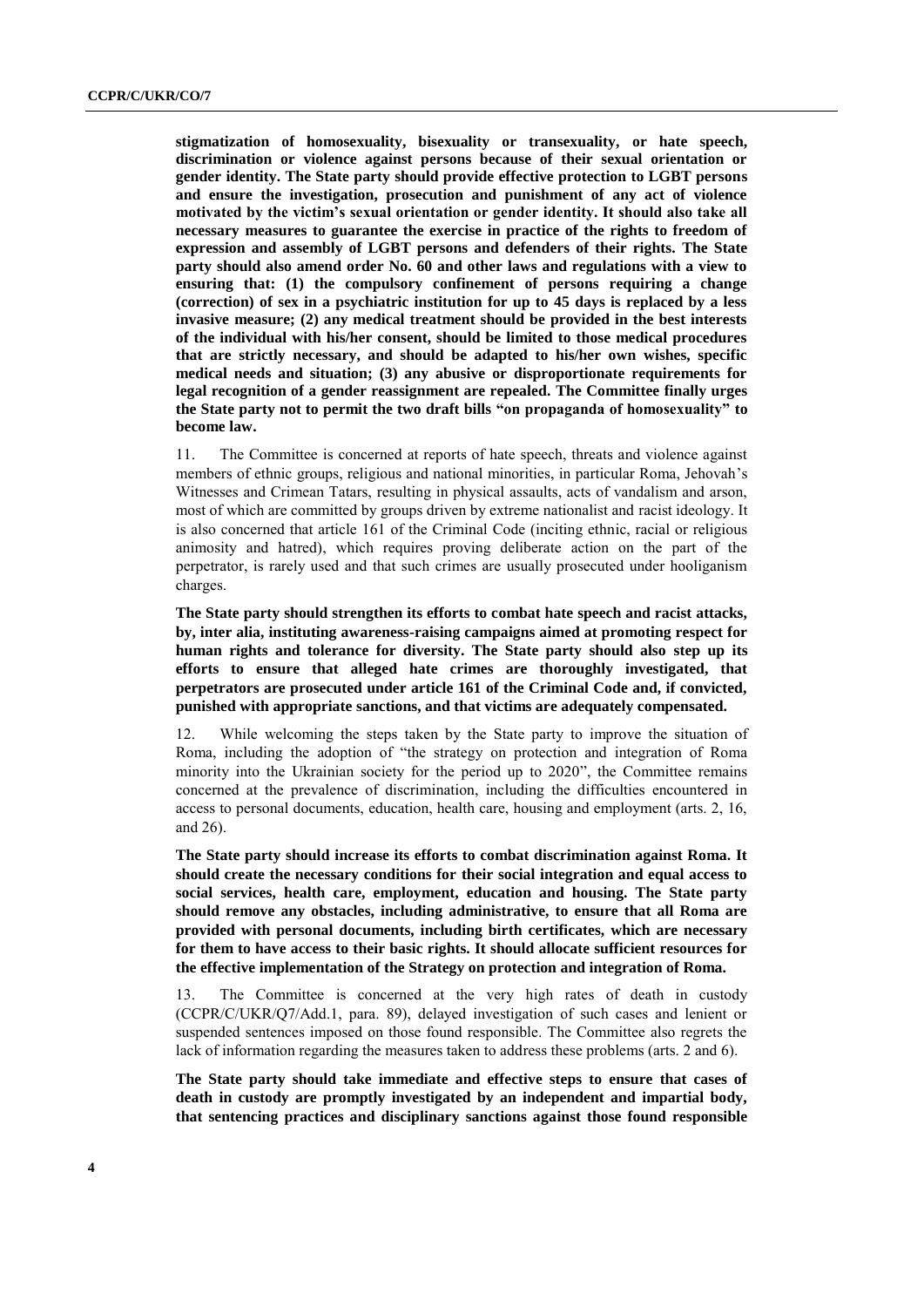**are not overly lenient, and that appropriate compensation is provided to families of victims.**

14. While welcoming the efforts made by the State party to combat and eliminate domestic violence, the Committee is nonetheless concerned about the persistence of this phenomenon (arts. 2, 3, 6 and 7).

**The State party should strengthen its efforts to prevent and combat all forms of domestic violence, including by adopting a new law on prevention of domestic violence and ensuring its effective implementation. It should also facilitate complaints from victims, ensure that they are thoroughly investigated, that perpetrators are prosecuted and punished with appropriate sanctions and that victims, including children, have access to effective remedies and means of protection, including an adequate number of shelters available in all parts of the country. The State party should also ensure that law enforcement authorities, as well as medical and social workers are provided with appropriate training to deal with cases of domestic violence, and awareness-raising efforts should be continued to widely sensitize members of the public.**

15. The Committee notes with concern the continued occurrence of torture and illtreatment by law enforcement authorities, the limited number of convictions despite high numbers of complaints lodged, the absence of information on the sanctions imposed on perpetrators and the remedies provided to victims. It also remains concerned about the absence of a genuinely independent complaint mechanism to deal with cases of alleged torture or ill-treatment and the discretionary use of video recording during interrogations of criminal suspects (arts. 2, 7, 9 and 14).

**The State party should reinforce its measures to eradicate torture and ill-treatment, ensure that such acts are promptly, thoroughly, and independently investigated, that perpetrators of acts of torture and ill-treatment are prosecuted in a manner commensurate with the gravity of their acts, and that victims are provided with effective remedies, including appropriate compensation. As a matter of priority, the State party should establish a genuinely independent complaints mechanism to deal with cases of alleged torture or ill-treatment. It should also amend its Criminal Procedure Code to provide for mandatory video recording of interrogations, and pursue its efforts towards equipping places of deprivation of liberty with video recording devices with a view to discouraging any use of torture or ill-treatment.** 

16. While appreciating the State party's efforts in preventing and combating trafficking in persons, including the adoption of the State Targeted Social Programme on Combating Trafficking in Human Beings for the period up to 2015 and the establishment of additional centres of social and psychological assistance for victims, the Committee is concerned about the persistence of such practices in the State party. It also regrets the lack of information on the existence of any legal alternatives to removal of victims to countries where they may face hardship and retribution (art. 8).

**The State party should continue its efforts to prevent and eradicate trafficking in persons, including by effectively implementing the existing relevant legal and policy frameworks and by cooperating with neighbouring countries. It should ensure that allegations of trafficking in persons are thoroughly investigated, that those responsible are brought to justice, and that victims receive adequate medical care, free social and legal assistance, and reparation, including rehabilitation. The State party should also ensure that legal alternatives are available to victims who may face hardship and retribution upon removal.**

17. The Committee notes the various steps taken by the State party to reform the judiciary, but it is concerned that judges still remain vulnerable to outside pressure due to insufficient measures to guarantee the security of their status. It is further concerned that the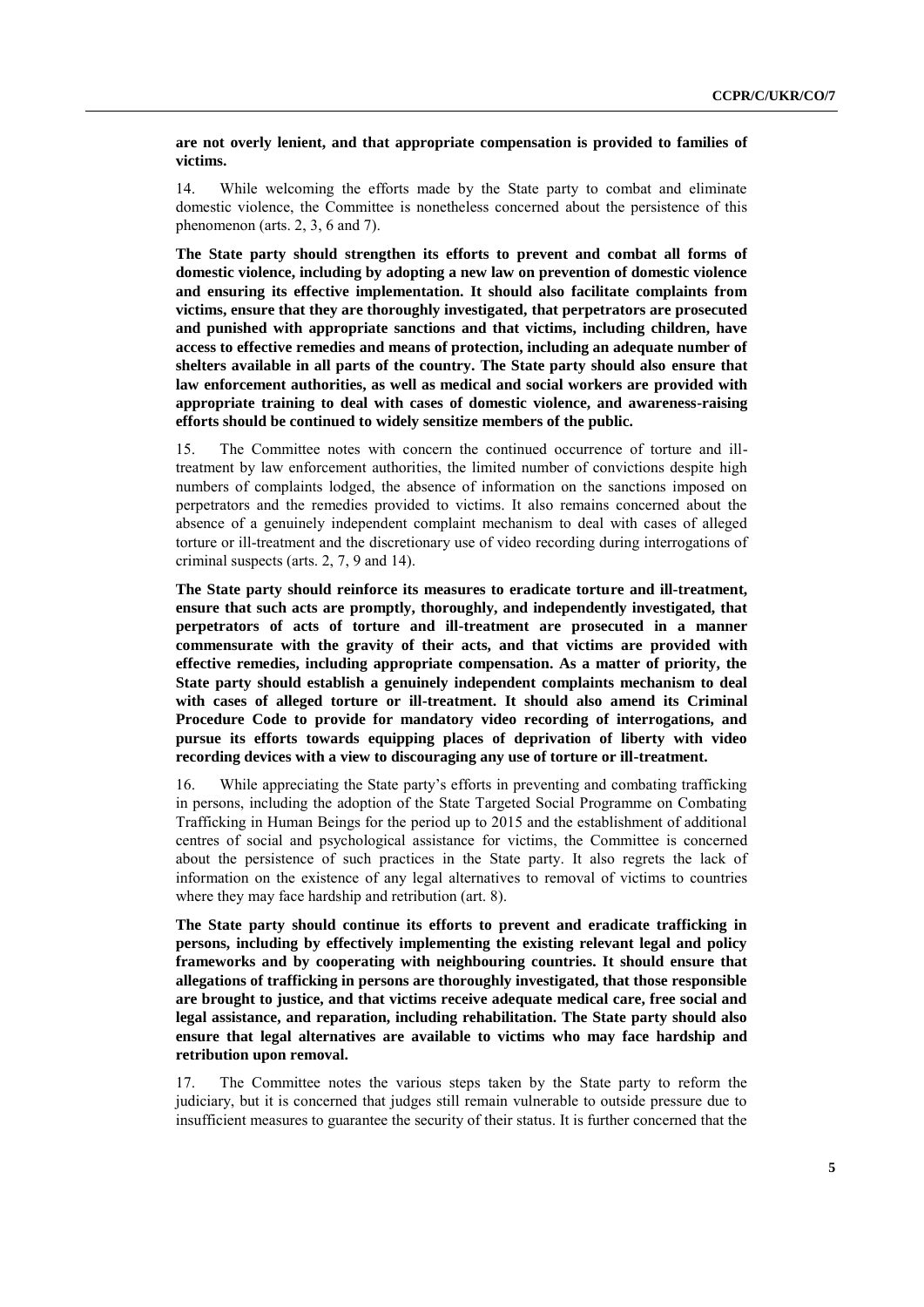State party still does not fully ensure the independence of judges from the executive and legislative branches of government and that their status is not adequately secured by law. The Committee also expresses particular concern about allegations of politically motivated prosecutions of elected politicians, such as former Prime Minister Yulia Timoshenko, for excess of authority or official power pursuant to article 365 of the Criminal Code (art. 14).

**The State party should ensure that judges are not subjected to any form of political influence in their decision-making and that the process of judicial administration is transparent. The State party should adopt a law providing for clear procedures and objective criteria for the promotion, suspension and dismissal of judges. It should ensure that prosecuting authorities are not involved in deciding on disciplinary actions against judges and that judicial disciplinary bodies are neither controlled by the executive branch nor affected by any political influence. The State party should ensure that prosecutions under article 365 of the Criminal Code fully comply with the requirements of the Covenant.**

18. The Committee expresses concern at reports of breaches of the non-refoulement principle in practice. It is also concerned at the large number of asylum applications rejected at the preliminary stage of consideration without a thorough personal interview with the applicants, the prolonged periods of administrative detention, the short five-day time limits for appeals against negative decisions and reported breaches of the suspensive effect of an appeal, as well as at reports of limited access to legal aid and interpreters (arts. 2, 7 and 13).

**The State party should ensure that all persons applying for international protection are given access to a fair and full refugee determination procedure, are effectively protected against refoulement, and have access to counsel, legal aid and an interpreter. The State party should ensure that detention is only used as a last resort, and where necessary, for as short a period as possible, and provide alternatives to detention. It should also consider increasing the time span for filing appeals and ensure that rejected applicants are not deported immediately after the conclusion of the administrative proceedings before they can submit an appeal against a negative asylum decision.** 

19. While taking note of the State party's plans towards an all-volunteer army as of 2017, the Committee notes that the provisions of the Law on Military Service which permit conscription remain in force, as does the Law on Alternative (Non-Military) Service, and that according to the statistics provided by the State party several hundred young men have performed alternative service in recent years (CCPR/C/UKR/Q7/Add.1). The Committee therefore expresses its concern that no measures appear to have been taken to extend the right of conscientious objection against mandatory military service to persons who hold non-religious beliefs grounded in conscience, as well as beliefs grounded in all religions (art. 18).

**The Committee reiterates its previous recommendation (CCPR/C/UKR/CO/6, para. 12) and stresses that alternative service arrangements should be accessible to all conscientious objectors without discrimination as to the nature of the beliefs (religious or non-religious beliefs grounded in conscience) justifying the objection, and should be neither punitive nor discriminatory in nature or duration by comparison with military service.** 

20. The Committee expresses concern at reports of threats, assaults, harassment and intimidation of journalists and human rights defenders in connection with their professional activities and the expression of critical views (arts. 2, 6, 7, 9 and 19).

**The State party should ensure that journalists, human rights defenders and individuals are able to freely exercise their right to freedom of expression, in**